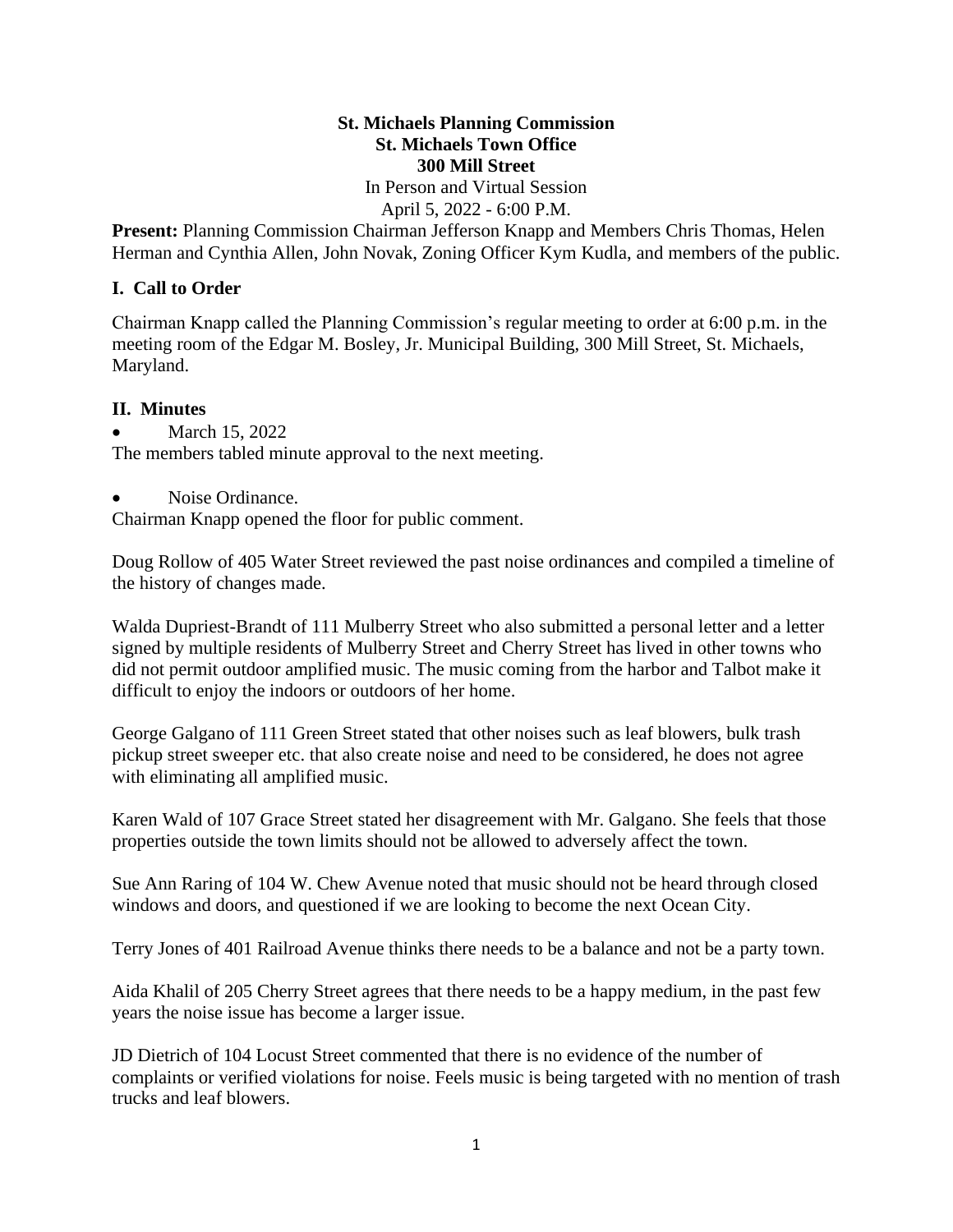Member Allen added that the meeting is to gather information. Chairman Knapp commented that this meeting is about noise pollution not music although most comments happen to be about music. Member Novak is holding his opinion regarding issue until they gather all the information however he did receive 17 letters regarding noise. He commented on leaf blowers, trash trucks, etc. as a matter of time- that leaf blowers don't last 3-4 hours.

Mark Van Fleet of 200 E Chew Avenue said the town has good codes but not a good approach, they need to be consistent. He commented on the constant construction noises as well.

Don Allen of 402 Railroad Avenue relocated to St. Michaels for the entertainment and does not see any issues as the code stands.

Dan Spiegel of 200 Mulberry Street urges the planning commission to study other municipalities and how they handle outdoor music. The issue raised is amplified music not acoustic music. Feels trash truck at 6 a.m. is also an issue, that residents are reluctant to contact the police department, asks why does this need to be complaint based.

JD Dietrich of 104 locust Street understands and agreed that the need for correct equipment for enforcement purposes.

Member Khalil spoke regarding the police department and suggested new ways to enforce code.

Chairman Knapp commented that upon discussion with Captain Oswald that the code is not enforceable and would prefer the use of body cams and officer discretion.

Madison Knopp of 116 North Street and Foxy's also disappointed with the lack of evidence, she agrees the current ordinance is fine and commented that a survey was submitted by business owner Terye Knopp some time ago.

The Planning commission agreed to not introduce the survey at this time until members all had a chance to review the survey.

Commissioner DuPont noted that the commissioners have been working on the trash issues as the department of public works are down to only 3 people working.

Al Mercier of 105 Cherry Street said the change in the ordinance in 2015 is a critical piece and to consider the covid crisis in the last couple of years.

Walda DuPriest-Brandt of 111 Mulberry Street commented on the proof of complaints and method for measuring isn't ideal.

Chairman Knapp welcomed all public comments suggesting multiple meetings to discuss further. George Galgano stated that the discussion needs to be all inclusive not simply about music.

Doug Rollow noted that the transition in staffing makes it more difficult to get information out.